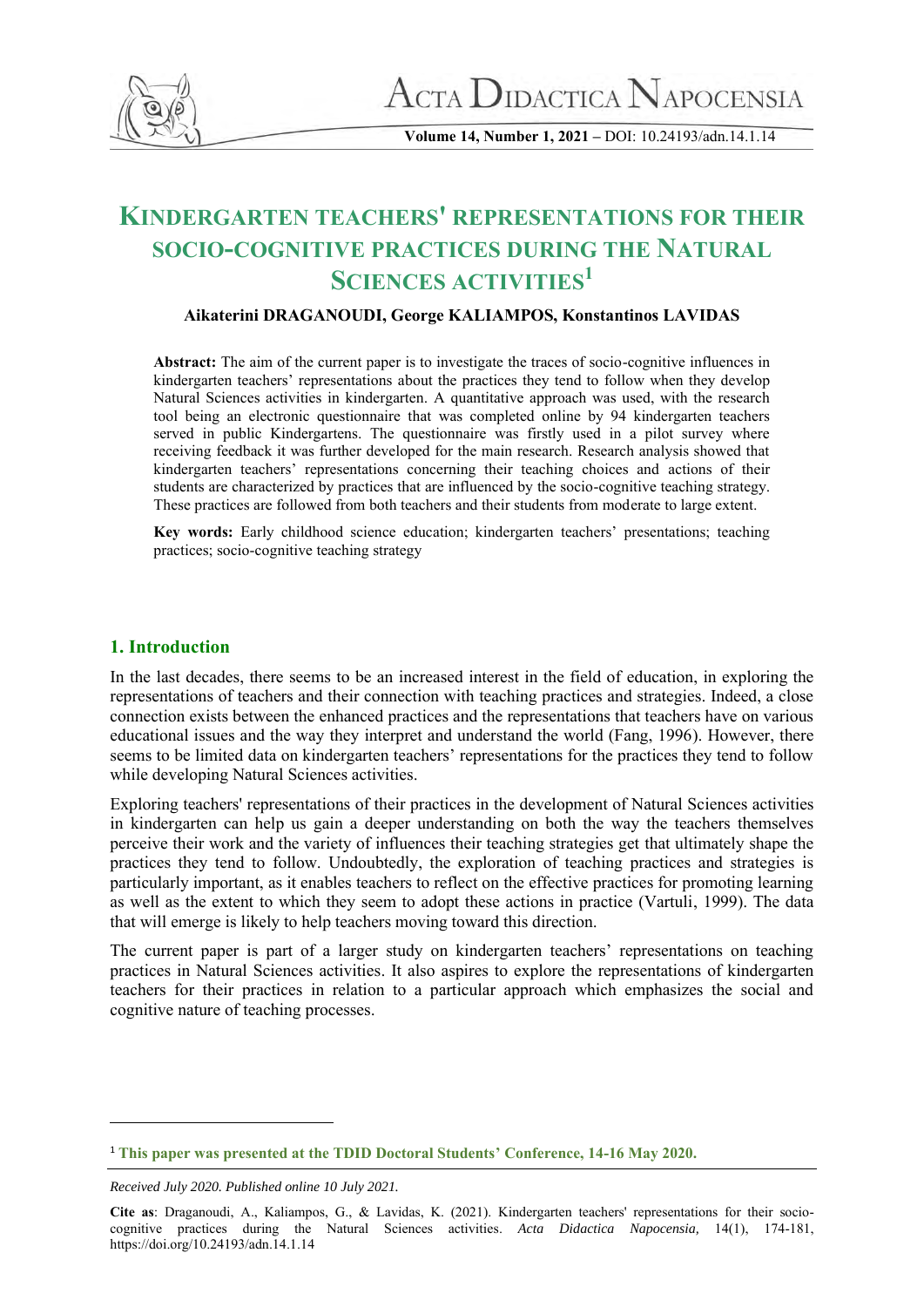#### **2. Theoretical Framework**

#### **2.1. Teaching strategies for Natural Sciences in Preschool Education**

According to Ravanis (2017) the main didactic approaches for Natural Sciences, at the preschool education level, arise from the dominant pedagogical currents and can be classified as follow: (a) those based on the Empirical Framework. These are teaching strategies that are influenced by behavioral theoretical currents, are particularly attractive to teachers, and are based on the idea that intelligence develops through the senses (Conezio & French, 2002); (b) those based on the Piagetian framework. According to the pioneering teaching strategy, based on Genetic Psychology and Epistemology, the construction of intelligence and knowledge takes place through the individual involvement and interaction with teaching materials, objects and the wider environment, as the child creates his/her personal action plans (Kamii & Lee-Katz, 1979; Ravanis, 1994); (c) those based on the Sociocognitive framework. The socio-cognitive approach is dominated by perceptions which suggest that the development of cognition is not only the result of the active involvement of subjects with objects, but also arises from the relationship between individuals, who cooperate and share reasoning, thus communicate and interact with each other (Ravanis & Bagakis, 1998) and (d) those based on the Socio-cultural context. This is a rather new trend in teaching Natural Sciences and has its roots on Vygotski's theory. This strategy emphasizes the mental structure of children's thinking based on a historical, social and cultural context and the relationships that develops both between peers as well as between children and adults, in every evolving situation in daily reality (Fleer, 2015; Fragkiadaki & Ravanis, 2016).

## **2.2 Kindergarten teacher practices based on the teaching strategies of Socio-cognitive framework**

According to Socio-cognitive framework, a key feature of the practices followed by teachers during the development of Natural Sciences activities in kindergarten, is the didactic utilization of children's representations of the concepts, phenomena and materials of the natural world, both in the design and implementation of teaching activities (Hodson & Hodson, 1998). Therefore, children's representations are detected and obstacles that do not allow the approach of new knowledge are identified. It is these obstacles that the well qualified teacher has to turn them into teaching goals. The overcome of the obstacles is achieved through appropriate activities that favor the transition of children's thinking from their original representations to the formation of others, compatible with the models of the Natural Sciences, such as activities of exploration, discovery and experimentation with teaching materials, in order to control the functionality of their representations. The teacher adapts his / her teaching whenever he / she considers it is necessary, thus following a flexible teaching process and instructively transforms the teaching content into knowledge suitable for his/her students, adapted both to the level of children's learning difficulties as well as their social references and experiences. Consequently, the teacher guides, mediates, supports and facilitates the educational process, with a more demanding role though, due to the requirement of taking into account his/her student representations (Hodson  $\&$ Hodson, 1998; Kambouri-Danos, Ravanis, Jameau, & Boilevin, 2019; Ravanis, 2017).

#### **2.3 Students' action according to the Socio-cognitive approach**

The main feature of the students' action during the development of Natural Sciences activities in the Kindergarten, according to the above-mentioned teaching strategy, is their active engagement in the educational process and the transformation of their initial representations on the concepts, phenomena and materials of the natural world through experimentation. More specifically, students are asked to formulate and communicate their mental representations of the concepts, phenomena, and materials of the physical world in the classroom, to make predictions and hypotheses that they would explore, and to use multiple systems of representation in order to reconstruct their thought (Ravanis, 2017). In addition, they test their original ideas by engaging in exploratory practices and participate in experimental processes through different ways and techniques, based on the possibilities offered by the diversity of teaching subjects. The experimental process is mainly used to test students'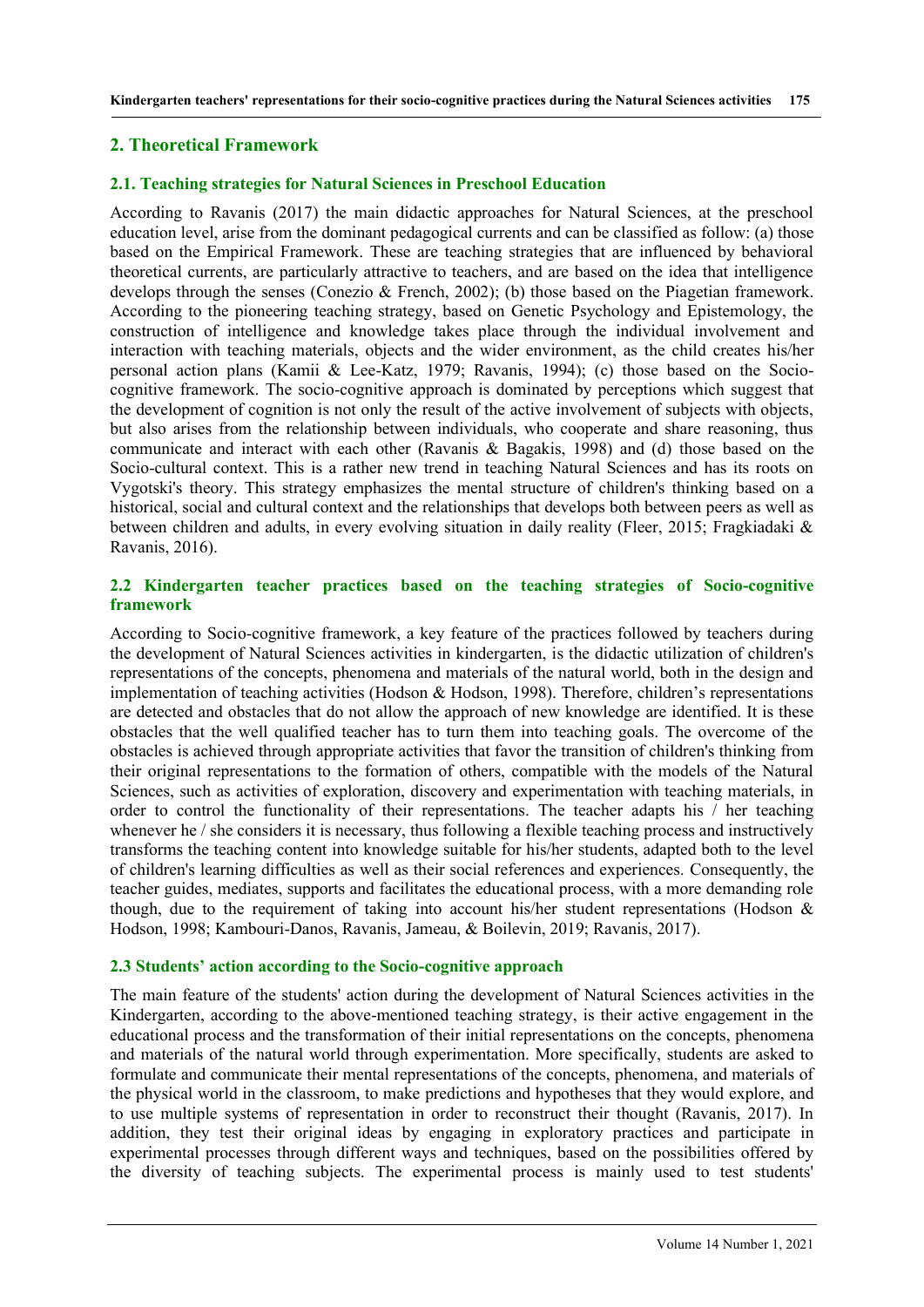representations and consequently lead them to draw conclusions. The usage of the cognitive mechanism of conflict becomes apparent, as experimental data that contradicts the pre-existing ideas of the students are displayed to them, in order to make them change their representations to others compatible with the scientific ones (Kada & Ravanis, 2016).

## **2.4. Κindergarten teachers' representations about the practices they follow in the development of Natural Sciences activities in a Socio-cognitive framework**

In recent years, research into the representations of kindergarten teachers about their practices in developing Natural Sciences activities indicate that teachers seems to claim that they follow practices which clearly fall into the socio-cognitive framework.

More specifically, according to a study carried out by Kavalari, Kakana & Christidou (2012) which examined the teaching strategies followed by kindergarten teachers in science activities, it was found that a relatively small portion of kindergarten teachers followed a 'modern' according to the researchers approach, which was based on students' predictions. According to this approach, experimentation and observation were used in a systematically manner, in order to lead students to check their predictions and draw conclusions, by discussing and recording their views. The role of the teacher, according to the above-mentioned approach, was to facilitate students' explorations, provide the appropriate teaching materials and equipment and follow procedures that facilitate learning such as collaborative learning, symbolic representation, etc.

Regarding the detection of students initial representations and their subsequent didactic utilization in line with the socio-cognitive teaching framework, as Kambouri (2016) found out while teachers often recognized the importance of identifying children's initial ideas and preconceptions (erroneous concepts) about a scientific subject they were going to teach, they barely had the time to do so, both in planning and implementation of the activities.

Moreover, in a research carried out by Papandreou & Kalaitzidou (2019), it was found that while kindergarten teachers often stated that they follow practices of detecting students' initial representations at the beginning and end of teaching process, they actually used them solely for introducing later activities and not for facilitating their students to overcome learning obstacles.

However, there seems to be limited research data examining the representations of kindergarten teachers about the practices they follow in the development of Natural Sciences activities in Kindergarten and specifically on the influence of the socio-cognitive approach on their teaching methods. The present study endeavour to fulfill this knowledge gap.

## **2.5. Research objective and question**

The aim of the current paper is to investigate the traces of socio-cognitive influences in kindergarten teachers' representations about the practices they tend to follow when they develop Natural Sciences activities in kindergarten. The main research question regards the exploration of socio-cognitive approaches that are detected both on representations of kindergarten teachers and on young chlildren activities.

## **3. Methods**

#### **3.1. Research instrument and procedure**

Initially a questionnaire was developed to detect the representations of kindergarten teachers about the practices they follow in the development of Natural Sciences activities in Kindergarten. Given the fact that there has never been carried out a corresponding research in Greece, as the existing literature suggests, the questionnaire had to be developed from point zero.

A pilot study was carried out for getting feedback for the questionnaire tool. As the participants provided feedback at this stage of the research, they were excluded from the final sample of the study. For the purposes of the main research, a digital form was given to the questionnaire and was electronically sent to the emails of Kindergarten teachers who served in public schools along two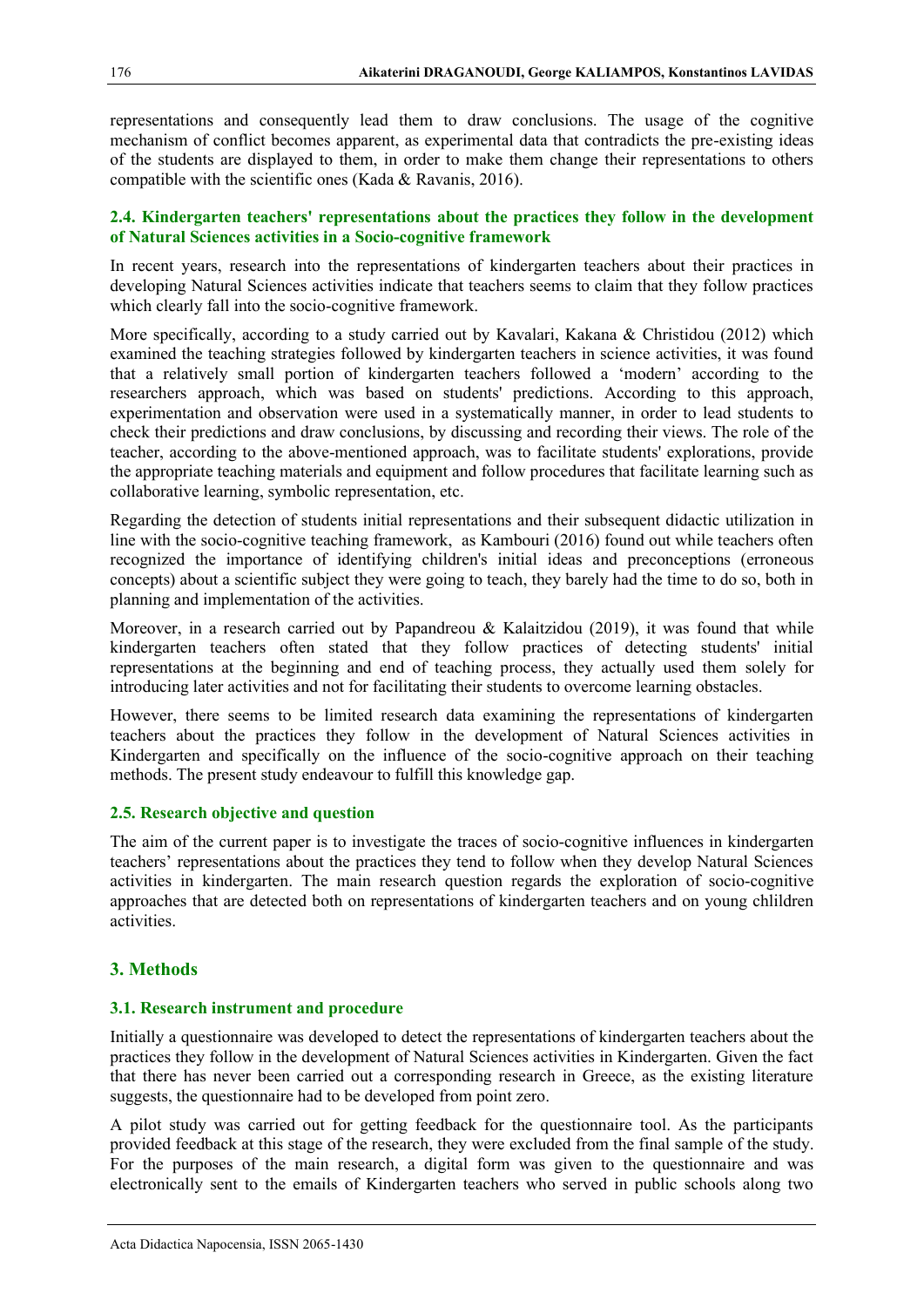Greek prefectures. All the participants took part in the research voluntarily and anonymously. Having completed the questionnaire, the researchers collected and processed the data.

## **3.2. Participants**

Τhe sample consisted of 94 kindergarten teachers who served in public kindergarten schools in Greece. The majority of participants were women (97.9%). Almost 73.4% of the participants were up to 49 years old while 52.1% had up to15years' work experience. A relatively satisfactory number of participants held a master's degree (27.7%), while 79.8% of the participants had attended a formal training in Natural Sciences.

## **4. Results**

In what follows, the results of data analysis are presented based on the frequencies of kindergarten teachers' responses compatible with the detect of socio-cognitive framework influences on their representations for the practices they follow during the development of Natural Sciences activities.

## **4.1 Κindergarten teachers' representations about the practices they tend to follow regarding teaching strategies on concepts and phenomena of Natural Sciences**

Table 1 below presents the percentages of teachers 'responses, while in the following text teachers' representations are analyzed and an attempt is made to identify the traces of the socio-cognitive strategies enhanced by them.

| Practices' kindergarten teachers          |                                                                                                                                                                           |       | 2      | 3<br>Not at all Slight Moderate | 4<br>Large | 5<br>Great |
|-------------------------------------------|---------------------------------------------------------------------------------------------------------------------------------------------------------------------------|-------|--------|---------------------------------|------------|------------|
|                                           |                                                                                                                                                                           |       | extent | extent                          | extent     | extent     |
| Preparation of the<br>educational process | Designing goals / activities<br>/communication framework based on<br>initial students' mental representation                                                              | $0\%$ | 4,3%   | 31,9%                           | 44,7%      | 19,1%      |
| Implementation of<br>activities           | Detection of students' mental<br>representation                                                                                                                           | $0\%$ | 3,2%   | 26,6%                           | 48,9%      | 21,3%      |
|                                           | Grouping of students' mental<br>representation                                                                                                                            | 1,1%  | 7,4%   | 41,5%                           | 35,1%      | 14,9%      |
|                                           | Flexible teaching course                                                                                                                                                  | $0\%$ | 3,2%   | 29,8%                           | 43,6%      | 23,4%      |
|                                           | Implement activities that promote the<br>transition of thinking from initial students'<br>mental representation to the formation of<br>others close to the scientific one | $0\%$ | 2,1%   | 42,6%                           | 40,4%      | 14,9%      |
|                                           | Knowledge of students' mental<br>representation                                                                                                                           | $0\%$ | 9,6%   | 41,5%                           | 39,4%      | 9,6%       |
|                                           | Knowledge of teaching object                                                                                                                                              | $0\%$ | 1,1%   | 28,7%                           | 37,2%      | 33%        |
| Use of teaching<br>material               | Providing to students materials for<br>experimentation to test the functionality of<br>their ideas.                                                                       | $0\%$ | 9,6%   | 41,5%                           | 39,4%      | 9,6%       |

| <b>Table 1</b> . Percentages (%) of kindergarten teachers' responses for the socio-cognitive approach practices they |  |  |  |  |  |
|----------------------------------------------------------------------------------------------------------------------|--|--|--|--|--|
| follow in the development of Natural Sciences activities                                                             |  |  |  |  |  |

The practices of socio-cognitive teaching strategy that are detected in kindergarten teachers' responses are closely related to the preparation of the educational process, the development of activities and the usage of teaching material.

Regarding the preparation of the educational process, 44.7% of kindergarten teachers stated that they plan the goals, the activities and the communication framework by taking into account the initial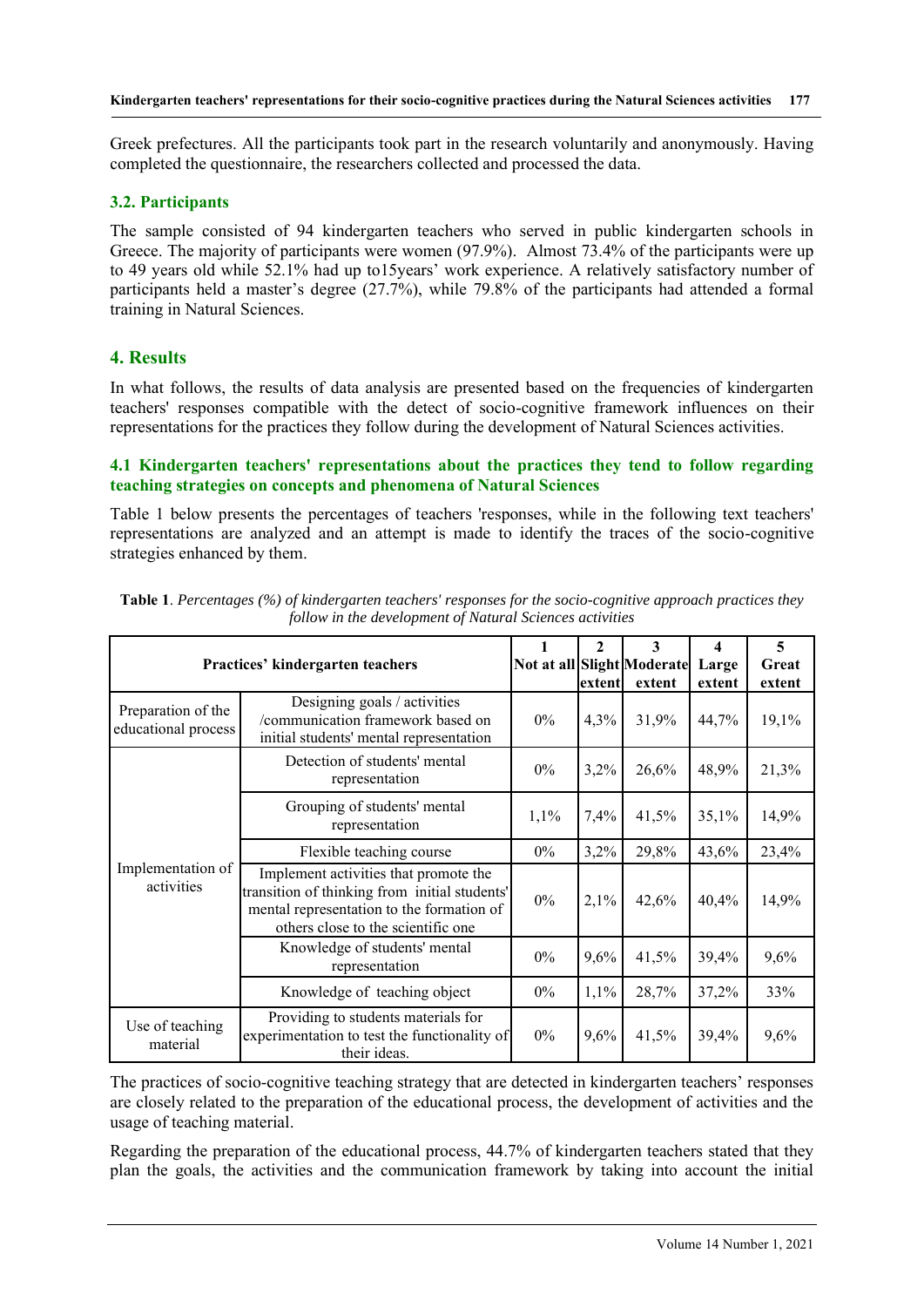mental representations of the students to a large extent, with the main tendency of the responses being from moderate to large degree  $(M = 3.79, SD = 0.802)$ 

Regarding the development of activities, almost half of kindergarten teachers (48.9%) stated that they follow to a large extent practices that involve the detection of students' initial representations ( $M =$ 3.88,  $SD = 0.774$ ). 43.6% of them stated that they use activities in a flexible manner (M = 3.87, SD = 0.806) while 37.2% and 33.0% considered to hold large and great respectively in-depth cognitive understanding of Natural Sciences ( $M = 4.02$ ,  $SD = 0.084$ ). In addition, 41.5% and 35.1% of kindergarten teachers stated that they follow from a moderate to a large extent respectively practices of grouping students' mental representations ( $M = 3.55$ ,  $SD = 0.875$ ). Furthermore, 42.6% and 40.4% considered that they also follow from a moderate to a large extent respectively, the implementation of activities that favor the transition of students' thoughts from the initial ideas and reasoning to the formation of others that are closer to the scientific ones ( $M = 3.68$ ,  $SD = 0.751$ ). Finally, 41.5% and 39.4% of kindergarten teachers stated that they hold from a moderate to a large extent respectively, basic understanding of the initial mental representations of students  $(M = 3.49, SD = 0.082)$ . Judging from the above, it can be concluded that teachers seems to adopt from a moderate to a large extent strategies that are based on the socio-cognitive approach.

Finally, in terms of the usage of teaching materials, 41.5% of kindergarten teachers stated that they tend to provide their students with materials of experimenting and controlling their representations to a moderate degree, with the main tendency of their answers being from a moderate to a large extent though ( $M = 3.67$ ,  $SD = 0.90$ ).

## **4.2. Κindergarten teachers' representations regarding the socio-cognitive approach practices followed by their students in Natural Sciences**

Table 2 below presents the percentages of teachers 'responses, while in the following text teachers' representations about their students actions are analyzed and an attempt is made to identify the traces of the socio-cognitive strategies enhanced by them.

|                                 | <b>Practices</b>                                                                                                                | Not at all | 2<br>Slight<br>extent | 3<br><b>Moderate</b><br>extent | 4<br>Large<br>extent | 5<br>Great<br>extent |
|---------------------------------|---------------------------------------------------------------------------------------------------------------------------------|------------|-----------------------|--------------------------------|----------------------|----------------------|
| Implementation of<br>activities | Students test their initial mental<br>representations for concepts,<br>physical phenomena and<br>materials through experiments. | 1,1%       | 10,6%                 | 35,1%                          | 33,2%                | 20,2%                |
|                                 | Students make predictions and<br>hypotheses that they investigate                                                               | 1,1%       | 7,4%                  | 36,2%                          | 36,2%                | 19,1%                |
|                                 | Students lead to conclusions and<br>theory, through the testing of their<br>mental representations.                             | 1,1%       | 10,6%                 | 37,2%                          | 38,3%                | 12,8%                |
|                                 | Students announce to the class<br>their mental representations about<br>concepts, physical phenomena<br>and materials           | 1.1%       | 10,6%                 | 36,2%                          | 34%                  | 18,1%                |
|                                 | Students have alternative ideas<br>before engaging with classroom<br>activities.                                                | 5,3%       | 22,3%                 | 41,3%                          | 22,3%                | 8,5%                 |
| Use of teaching<br>material     | Use of teaching materials for<br>experimentation to test the<br>functionality of their ideas                                    | $0\%$      | 13,8%                 | 39,4%                          | 36,2%                | 10,6%                |

**Table 2.** *Percentages (%) of kindergarten teachers' responses for the socio-cognitive approach practices followed by their students in Natural Sciences activities*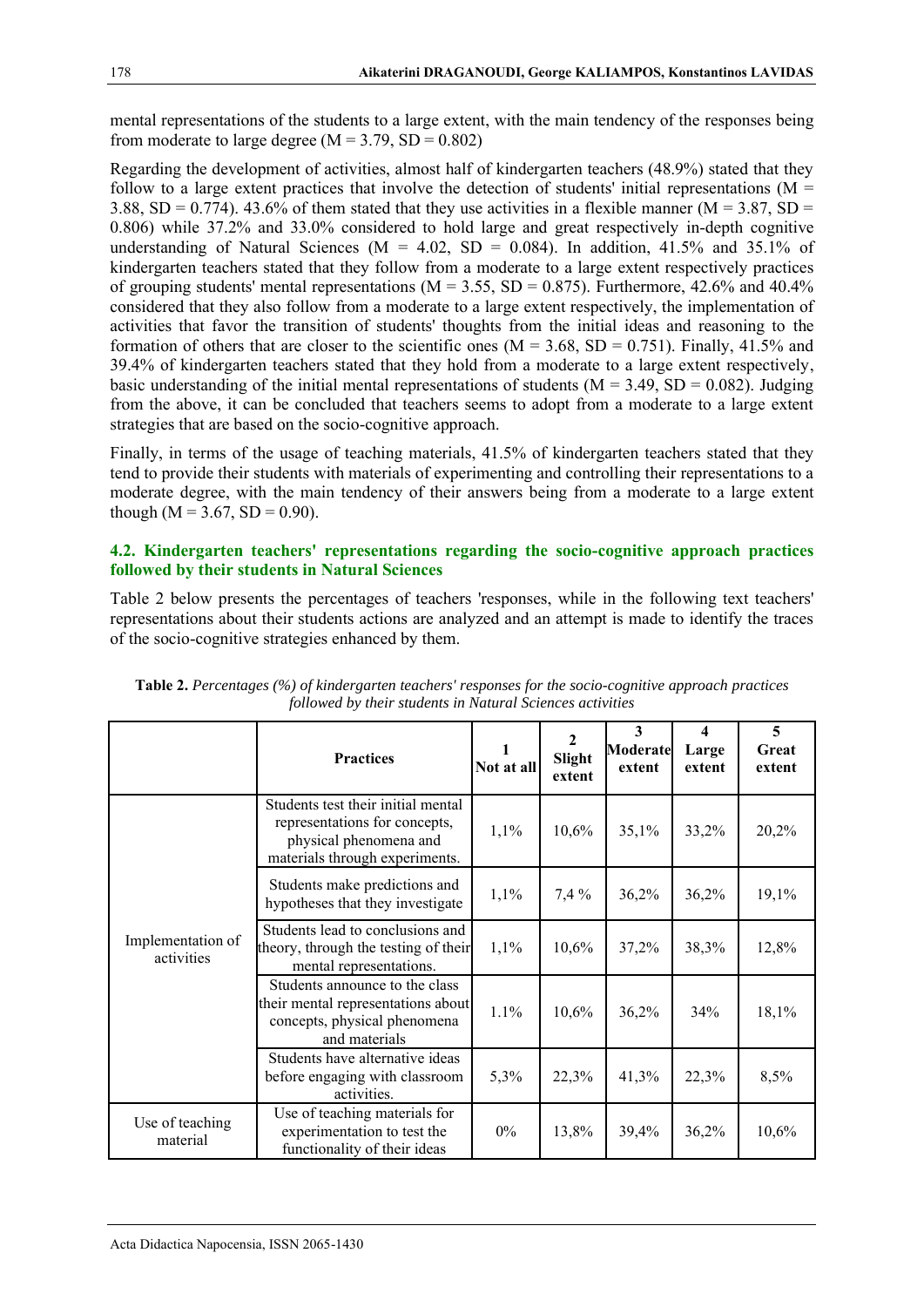The practices of socio-cognitive teaching strategy that are detected in the answers of the kindergarten teachers' responses regarding the actions of their students, are closely related to the development of activities and the usage of the teaching material.

Regarding the development of activities, 38.3% of kindergarten teachers stated that their students largely follow practices that leads them to conclusions compatible with Natural Sciences models through checking their initial representations for a number of concepts, phenomena and materials ( $M =$ 3.51, SD = 0.092), while 35.1% stated that their students follow to a moderate extent practices such as using experiments to check their own initial representations ( $M = 3.61$ ,  $SD = 0.099$ ). Interestingly, 36.2% of kindergarten teachers stated their students make assumptions and predictions which they try to verify in a moderate and/or great extent  $(M = 3.65, SD = 0.912)$ . In addition, 36.2% and 34% pointed out that their students announce their initial representations in the classroom from a moderate to a large degree respectively ( $M = 3.57$ ,  $SD = 0.097$ ), while 41.3% stated that their students hold to a moderate degree alternative ideas for the concepts of natural phenomena ( $M = 3.06$ , SD = 0.103). It is noteworthy, however, that almost 22.3% of kindergarten teachers believe that their students hold to a small degree any kind of representations. Judging from the above, it can be concluded that teachers seems to believe that their students adopt, from a moderate to a large extent, actions that are based on the socio-cognitive approach.

Finally, in terms of the usage of teaching materials, 39.4% of kindergarten teachers stated that their students tend to use to a moderate degree materials of experimenting and controlling their representations, with the main tendency of their answers being from a moderate to a large extent though ( $M = 3.44$ ,  $SD = 0.862$ ).

# **5. Discussion and conclusion**

The aim of the current article, which is part of a larger study, was firstly to explore the traces of sociocognitive influences in kindergarten teachers' representations about the practices they tend to follow when they develop Natural Sciences activities in kindergarten and secondly the traces of sociocognitive influences in the representations of kindergarten teachers for the practices followed by their own students.

The results of the data analysis showed that there is a tendency in the representations of kindergarten teachers, from moderate to large extent, to implement practices that take into account students' initial representations of concepts, phenomena and materials of the physical world. Specifically, it seems that at the heart of any didactic planning and preparation of educational process implemented by kindergarten teachers lie practices that take into account students' mental representations i.e. designing of goals, activities and communication framework. During the development of these activities, there are adopted practices such as the detection and grouping of students' initial representations (learning barriers) for concepts, phenomena, and materials of the physical world. On these practices, flexible teaching processes are used which are often adapted whenever deemed necessary. These practices encourage and guide the transition of children's thinking from the original representations and reflections to the formation of others, compatible with the scientific ones. Regarding the usage of the teaching material, kindergarten teachers state that they provide their students with materials that can help them to experiment and control the functionality of their own representations. Finally, teachers consider that they hold to a great extent an in-depth cognitive understanding of both the subject matter to be taught and the representations of the students related to it. Besides, the detection of the initial representations and their didactic utilization seems to be practices that are considered highly important by kindergarten teachers for overcoming the obstacles of their students (Kambouri, 2016; Papandreou & Kalaitzidou, 2019). However, whether they are eventually implemented in the classroom or not is something that needs to be further explored, as it has been found that either teachers often do not have the necessary time to carry them out both during the planning and implementation of the activities (Kampouri , 2016), or that they do not use them didactically in the subsequent activities even if they seem to have detected them in advance of teaching process (Papandreou & Kalaitzidou, 2019).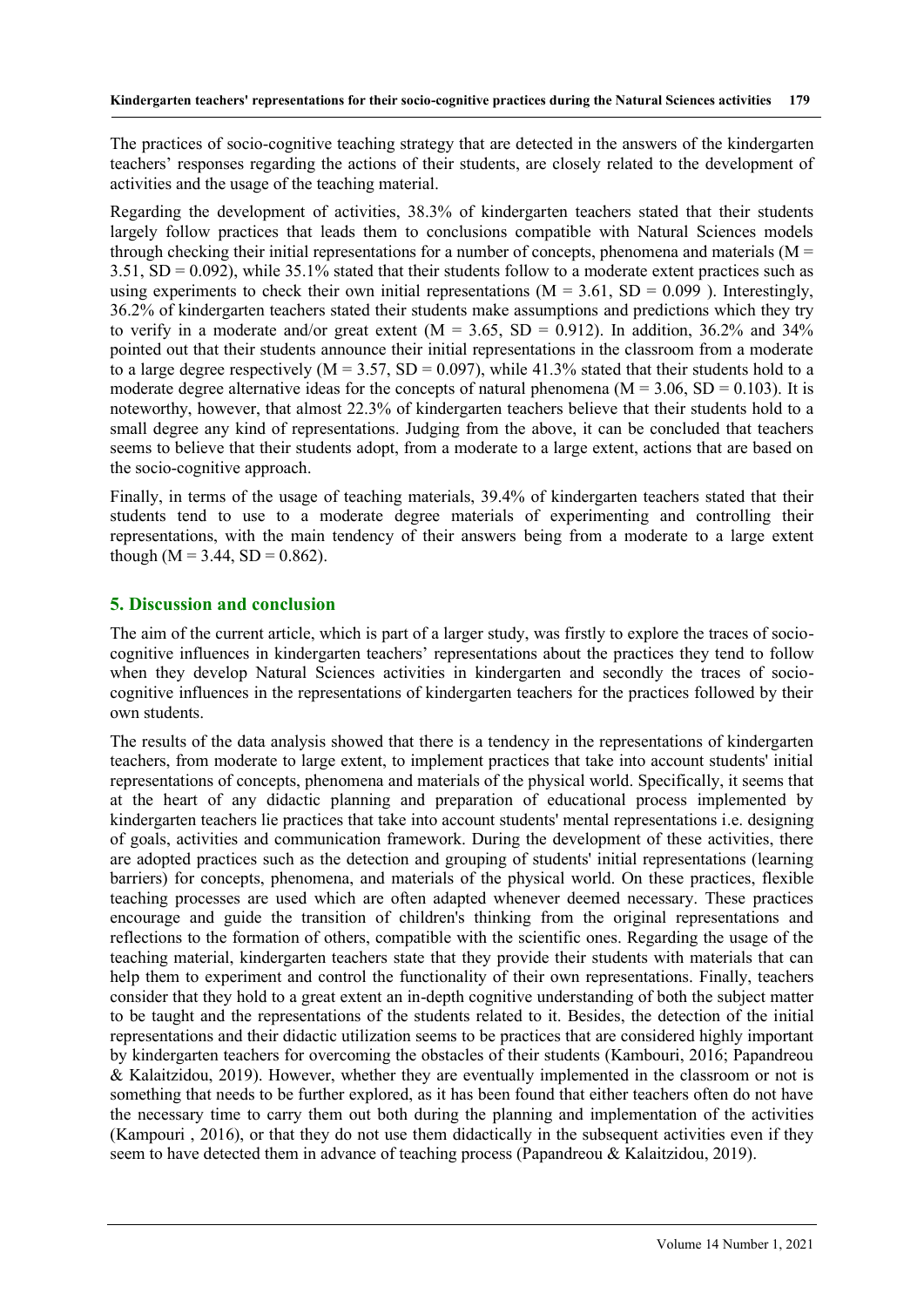Regarding kindergarten teachers' representations about the practices followed by their students in the development of activities in the Natural Sciences, the analysis showed that teachers hold the view that their students take action, from moderate to large extent, that lie at the heart of the socio-cognitive framework. More specifically, it seems that during the development of these activities the implemented practices are closely related to the formulation of the students' initial mental representations in the classroom as well as to the active participation of the students in the educational process. During this enactment, students make predictions and hypotheses which then try to verify and finally check their own initial representations, via their participation in experimental procedures. Through the control of their representations they are led to conclusions and assertion of the related theory. Regarding the usage of teaching material, it seems that students use the teaching material in order to control their original representations.

Judging from the above, it can be concluded that kindergarten teachers' representations concerning their teaching choices and actions of their students are characterized by practices that are influenced by the socio-cognitive teaching strategy. On these practices emphasis is placed on the active participation of students, in the didactic utilization of their initial mental representations and predictions, in the implementation of experiential activities and in the experimentation with teaching materials. This finding is consistent with findings from other studies, which also explored the representations of kindergarten teachers about the strategies they tend to follow when they develop Natural Sciences activities. According to them, teachers often adopt practices that involve the detection of students' initial representations (Papandreou & Kalaitzidou, 2019), as well as experimenting processes that enhance the verification of students' predictions and the drawing of conclusions (Kavalari, Kakana & Christidou, 2012).

Important limitations of the present study are the small size of the sample, the method of convenient sampling that was used, as well as the fact that volunteers were asked to present their practices is an issue that usually leads to response biases. Undoubtedly, using a larger and more representative sample would help to draw safer conclusions. What is more, the combination of quantitative data along with qualitative techniques of recording kindergarten teachers' representations would help to confirm the initial quantitative results.

#### **References**

- Conezio, K., & French, L. (2002). Science in the preschool classroom: capitalizing on children's fascination with the everyday world to foster language and literacy development. *Young Children*, 57(5), 12-19
- Fang, Ζ. (1996). A review of research on teacher beliefs and practices. *Educational Research*, 38(1), 47-65.
- Fleer, M. (2015). A Cultural-Historical view of child development: Key concepts for going beyond a universal view of the child. *Asia Pacific Journal of Reasearch*, 9(1), 19-37.
- Fragkiadaki, G., & Ravanis, K. (2016). Genetic research methodology meets Early Childhood Science Education Research: a Cultural-Historical study of child's scientific thinking development. *Cultural-Historical Psychology*, 12(3), 310-330.
- Hodson, D., & Hodson, J. (1998). From constructivism to social constructivism: a Vygotskian perspective on teaching and learning science. *School Science Review*, 79(2), 33-41.
- Kada, V., & Ravanis, K. (2016). Creating a simple electric circuit with children between the ages of five and six. *South African Journal of Education*, 36(2), 1-9.
- Kambouri, M. (2016). Investigating early years teachers' understanding and response to children's preconceptions. European *Early Childhood Education Research Journal*, 24(6), 907-927.
- Kambouri-Danos, M., Ravanis, K., Jameau, A., & Boilevin, J.-M. (2019). The water state changes in 5-6 years old children's thinking: the construction of a precursor model. *Early Childhood Education Journal*, 47(4), 475-488.